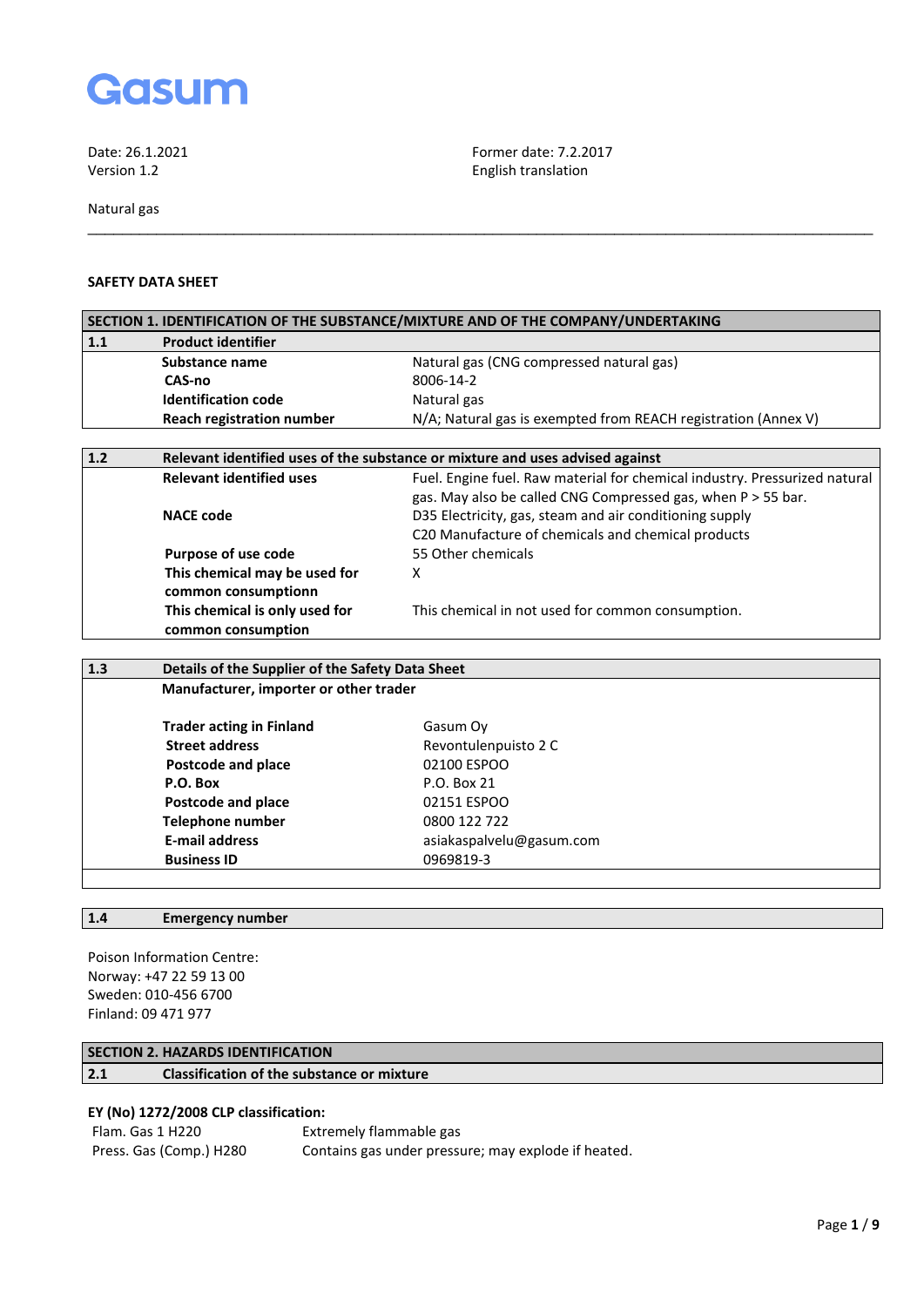

Natural gas

Date: 26.1.2021 **Former date: 7.2.2017**<br>Version 1.2 **Former date: 7.2.2017** English translation

\_\_\_\_\_\_\_\_\_\_\_\_\_\_\_\_\_\_\_\_\_\_\_\_\_\_\_\_\_\_\_\_\_\_\_\_\_\_\_\_\_\_\_\_\_\_\_\_\_\_\_\_\_\_\_\_\_\_\_\_\_\_\_\_\_\_\_\_\_\_\_\_\_\_\_\_\_\_\_\_\_\_\_\_\_\_\_\_\_\_\_

| 2.2<br><b>Label elements</b>             |                                                                        |
|------------------------------------------|------------------------------------------------------------------------|
| Hazard pictograms:                       |                                                                        |
|                                          |                                                                        |
| GHS02, GHS04                             |                                                                        |
| Signal word: Danger                      |                                                                        |
| <b>Hazard statements:</b>                |                                                                        |
| Flam. Gas 1 H220                         | Extremely flammable gas                                                |
| Press. Gas (Comp.) H280                  | Contains gas under pressure; may explode if heated.                    |
| <b>Precautionary statements:</b>         |                                                                        |
| <b>Precaution</b>                        |                                                                        |
| P210                                     | Keep away from heat/sparks/open flames/hot surfaces. - No<br>smoking.  |
| <b>Response precautionary statement:</b> |                                                                        |
| P377                                     | Leaking gas fire: Do not extinguish unless leak can be stopped safely. |
| P381                                     | Eliminate all ignition sources if safe to do so.                       |
| Storage:                                 |                                                                        |
| P403                                     | Store in a well-ventilated place.                                      |
| $P410 + P403$                            | Protect from sunlight. Store in a well-ventilated place.               |
|                                          |                                                                        |

# **2.3 Other hazards**

Contains at least 85 mol-% of methane. Natural gas may be odorized.

Safety hazards: Natural gas is lighter than air and together with air forms a flammable/explosive mixture of air and gas.

Health hazards: In high concentrations, the inhalation of methane may cause drowsiness and possibly headache, nausea or dizziness. High concentrations of gas can displace oxygen in the air. This results in a lack of oxygen, which may cause suffocation if prolonged. If it evaporates quickly, pressurized natural gas may cause freezing injuries. PBT/vPvB- properties has not been defined.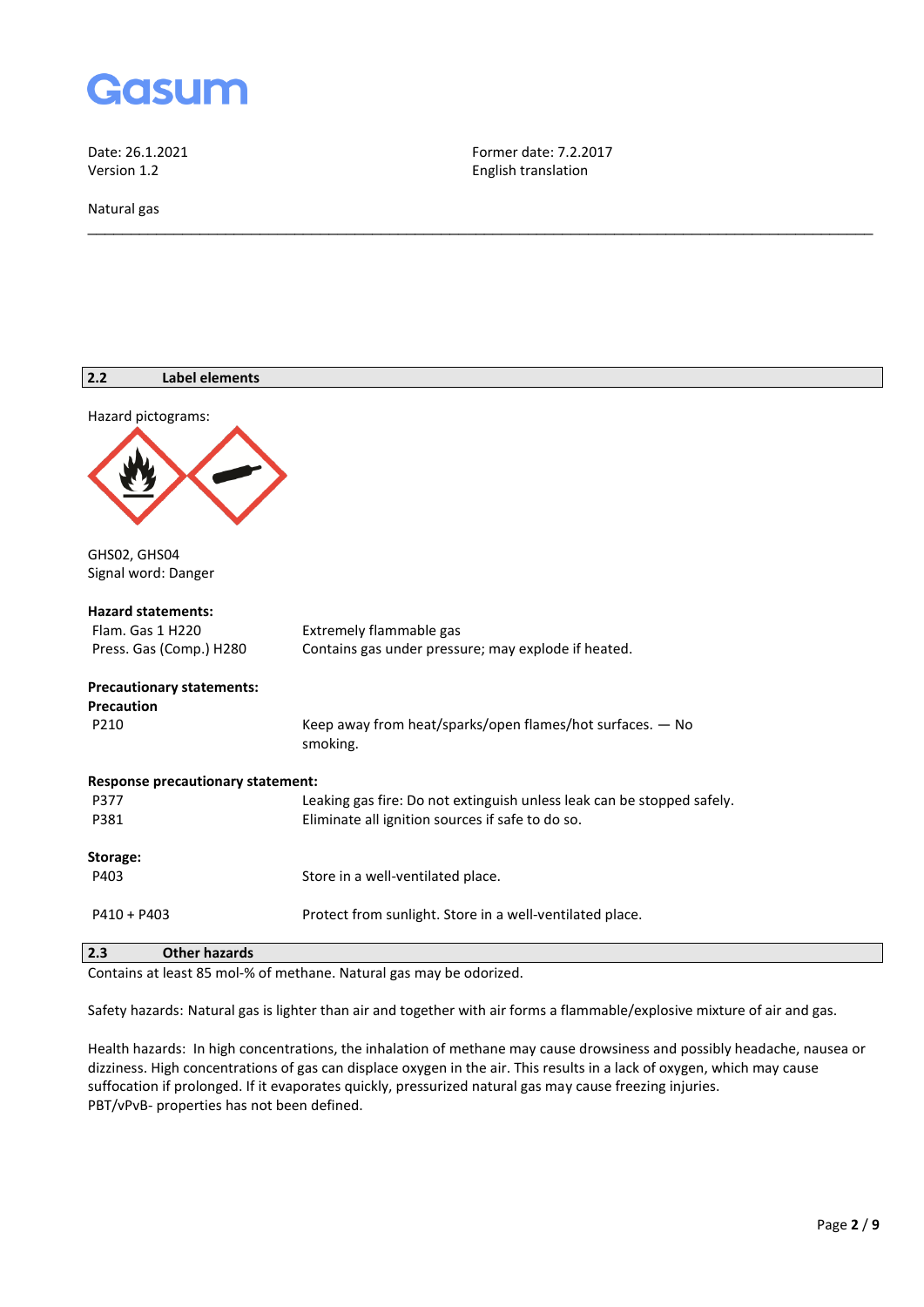

Date: 26.1.2021 Former date: 7.2.2017 Version 1.2 English translation

Natural gas

| <b>SECTION 3. COMPOSITION/INFORMATION ON INGREDIENTS</b> |                                |            |  |
|----------------------------------------------------------|--------------------------------|------------|--|
| 3.1<br><b>Substances</b>                                 |                                |            |  |
| Substance name                                           | CAS-, EY- numeber and Reg. No. | Content    |  |
| Natural gas                                              | 8006-14-2                      | c. $100\%$ |  |
|                                                          |                                |            |  |

\_\_\_\_\_\_\_\_\_\_\_\_\_\_\_\_\_\_\_\_\_\_\_\_\_\_\_\_\_\_\_\_\_\_\_\_\_\_\_\_\_\_\_\_\_\_\_\_\_\_\_\_\_\_\_\_\_\_\_\_\_\_\_\_\_\_\_\_\_\_\_\_\_\_\_\_\_\_\_\_\_\_\_\_\_\_\_\_\_\_\_

| 3.2<br><b>Mixture</b>  |                                    |              |              |                        |
|------------------------|------------------------------------|--------------|--------------|------------------------|
| <b>Substance name</b>  | CAS-, EY- numeber   REACH-reg. No. |              | Content (%)  | <b>Classification</b>  |
|                        | and Reg. No.                       |              |              |                        |
| Not applied; Substance | Not applied;                       | Not applied; | Not applied; | Not applied; Substance |
|                        | Substance                          | Substance    | Substance    |                        |

#### **SECTION 4. FIRST AID MEASURES**

## **4.1 Description of first aid measures**

#### **Inhalation:**

A person who has inhaled gas shall be moved to fresh air, kept warm and at rest. Give oxygen or mouth-to-mouth ventilation, if necessary. If the exposure has been remarkable, seek medical attention.

#### **Swallowed:**

The substance is a gas and swallowing it is not a likely way to be exposed.

#### **Skin contact:**

Warm up the skin immediately by flushing with plenty of water. If the exposure has been remarkable, seek medical attention. **Eye contact:**

Flush immediately with plenty of water for at least 15 minutes. Keep flushing until the patient gets medical attention (an eye specialist is preferred).

#### **4.2 Most important symptoms and effects, both acute and delayed**

In high concentrations, breathing of natural gas may cause drowsiness, possibly headache, nausea or dizziness. High concentrations of gas can displace oxygen in the air. This results in a lack of oxygen, which may cause suffocation, if prolonged.

### **4.3 Indication of any immediate medical attention and special treatment needed**

Medical measures according to symptoms. Give oxygen or mouth-to-mouth ventilation, if necessary.

#### **SECTION 5. FIREFIGHTING MEASURES**

#### **5.1 Extinguishing media**

Leave fire-fighting measures to professional fire-fighters. Call the common emergency number 112. Turn off the check valve(s) on the natural gas pipe that leads to the leakage if safe to do so.

### **5.2 Special hazards arising from the substance or mixture**

Together with air, natural gas forms a flammable/explosive mixture. It poses the danger of explosion when the gas accumulates in closed spaces. There is the danger of explosion when the pressure rises if the gas pipework increases in heat due to fire.

#### **5.3 Advice for firefighters**

Protective equipment: complete protective clothing and self-contained breathing apparatus.

Stop access to leakage by turning off the check valve(s) on the natural gas pipe that leads to the leakage if safe to do so. If this valve cannot be turned off and the fire does not pose a danger to the surroundings, let the fire burn out on its own. Use water spray from a safe distance to cool nearby gas pipework and devices.

## **SECTION 6. ACCIDENTAL RELEASE MEASURES**

#### **6.1 Personal precautions, protective equipment and emergency procedures**

If possible, turn off the check valve(s) on the gas pipe that leads to the leakage.

Eliminate the danger of fire and explosion by isolating the area from ignition sources (e.g. heat, sparks, open fire, hot surfaces) and by inhibiting the accumulation of gas in closed spaces.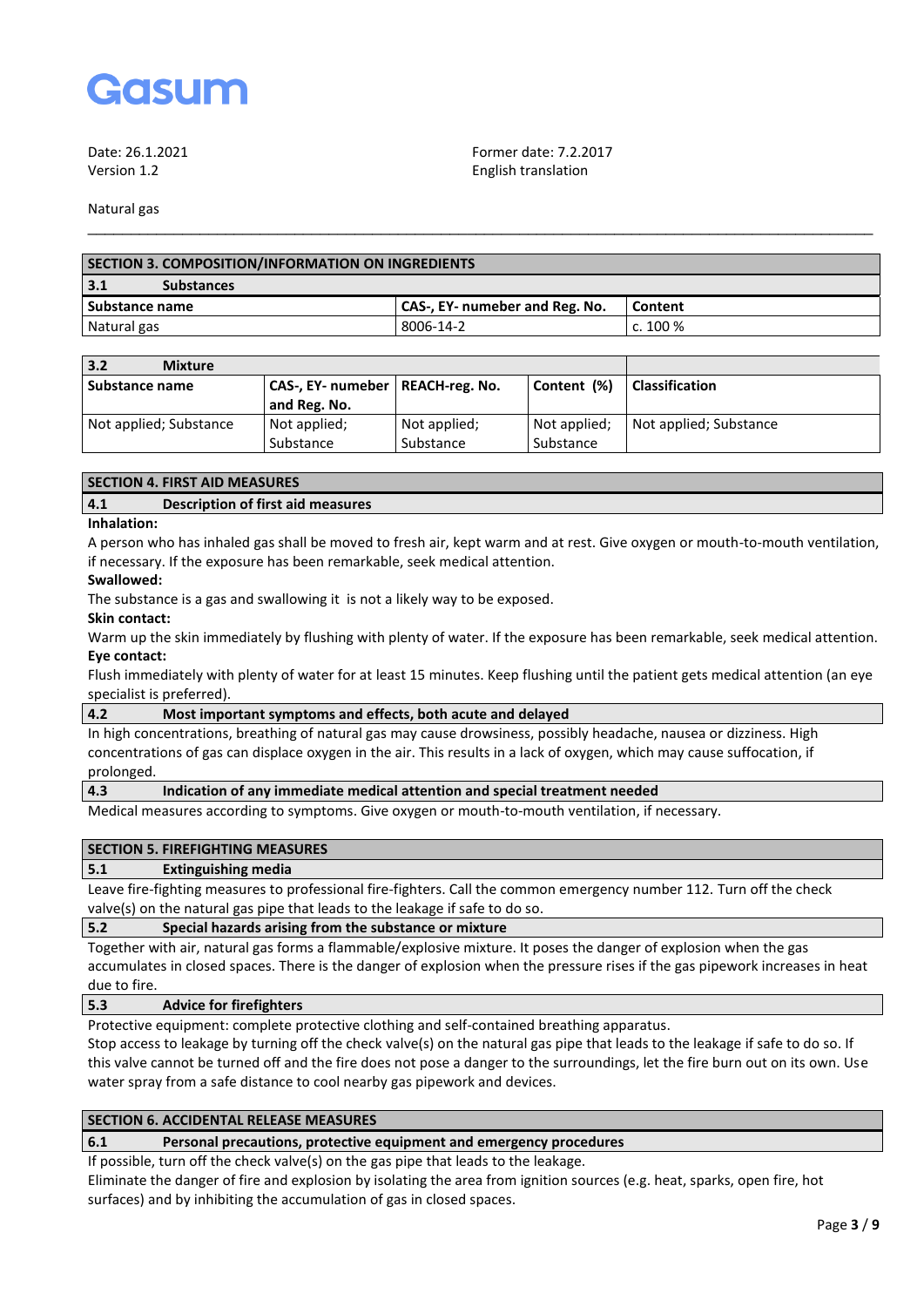

Date: 26.1.2021 Former date: 7.2.2017 Version 1.2 English translation

Natural gas

Evacuate people from the dangerous area to a spot above wind. It may be possible to control the evaporation of the gas with water sprays, if necessary. Monitor the dangerous area with gas detectors.

\_\_\_\_\_\_\_\_\_\_\_\_\_\_\_\_\_\_\_\_\_\_\_\_\_\_\_\_\_\_\_\_\_\_\_\_\_\_\_\_\_\_\_\_\_\_\_\_\_\_\_\_\_\_\_\_\_\_\_\_\_\_\_\_\_\_\_\_\_\_\_\_\_\_\_\_\_\_\_\_\_\_\_\_\_\_\_\_\_\_\_

In case of an accident, a notice shall immediately be given to the emergency centre: general emergency number 112. Suitable protective equipment must be worn during all measures.

**6.2 Environmental precautions**

No particular safety measures

**6.3 Methods and material for containment and clean-up**

Controlled evaporation or incineration. The danger posed by fire and explosion as well as health risk should be observed. The space needs to be ventilated well.

**6.4 Reference to other sections**

Mentioned in section 7, 8.

## **SECTION 7. HANDLING AND STORAGE**

#### **7.1 Precautions for safe handling**

Protect from heat, sunlight, hot surfaces, sparks, open fire and other igniton sources. No smoking. Keep isolated from ignition sources. Use protective measures (e.g. ground connections) to inhibit sparking due to induced electricity. Make sure the room is sufficiently ventilated when handling the product. Make sure there are no leakages due to open valves or leaking junctions.

#### **7.2 Conditions for safe storage, including incompatibilities**

Use special containers or pipework suitable for extremely flammable gases (natural gas). Protect from heat, sunlight, hot surfaces, sparks, open fire and other igniton sources. No smoking. Keep isolated from ignition sources. No smoking. Keep isolated from ignition sources. Use protective measures (e.g. ground connections) to inhibit sparking due to induced electricity. Adequate ventilation should be provided. Before conducting any cleaning, inspection or other service and maintenance procedures, make sure this is safe.

#### **7.3 Specific end use(s)**

No specific end use.

### **SECTION 8. EXPOSURE CONTROLS/PERSONAL PROTECTION**

## **8.1 Control parameters**

#### **HTP-values**

No value determined (CAS 8006-14-2) according to decree 1214/2016 by Ministry of Social affairs and Healt **Other limit values** N/D **DNEL-values** N/D **PNEC-values** N/D **8.2 Exposure controls**

## **Appropriate engineering controls**

Make sure the room is sufficiently ventilated when handling the product. Specific instructions need to be followed when cleaning the containers and pipework (risk of displacement of oxygen). Choose control measures on the basis of risk assessment with consideration also given to the local conditions.

#### **Eye/face protection**

If necessary, a face shield and safety goggles that fit tightly.

#### **Skin protection**

No specific need. If necessary, use anti-static and fire retardant clothing.

**Hand protection**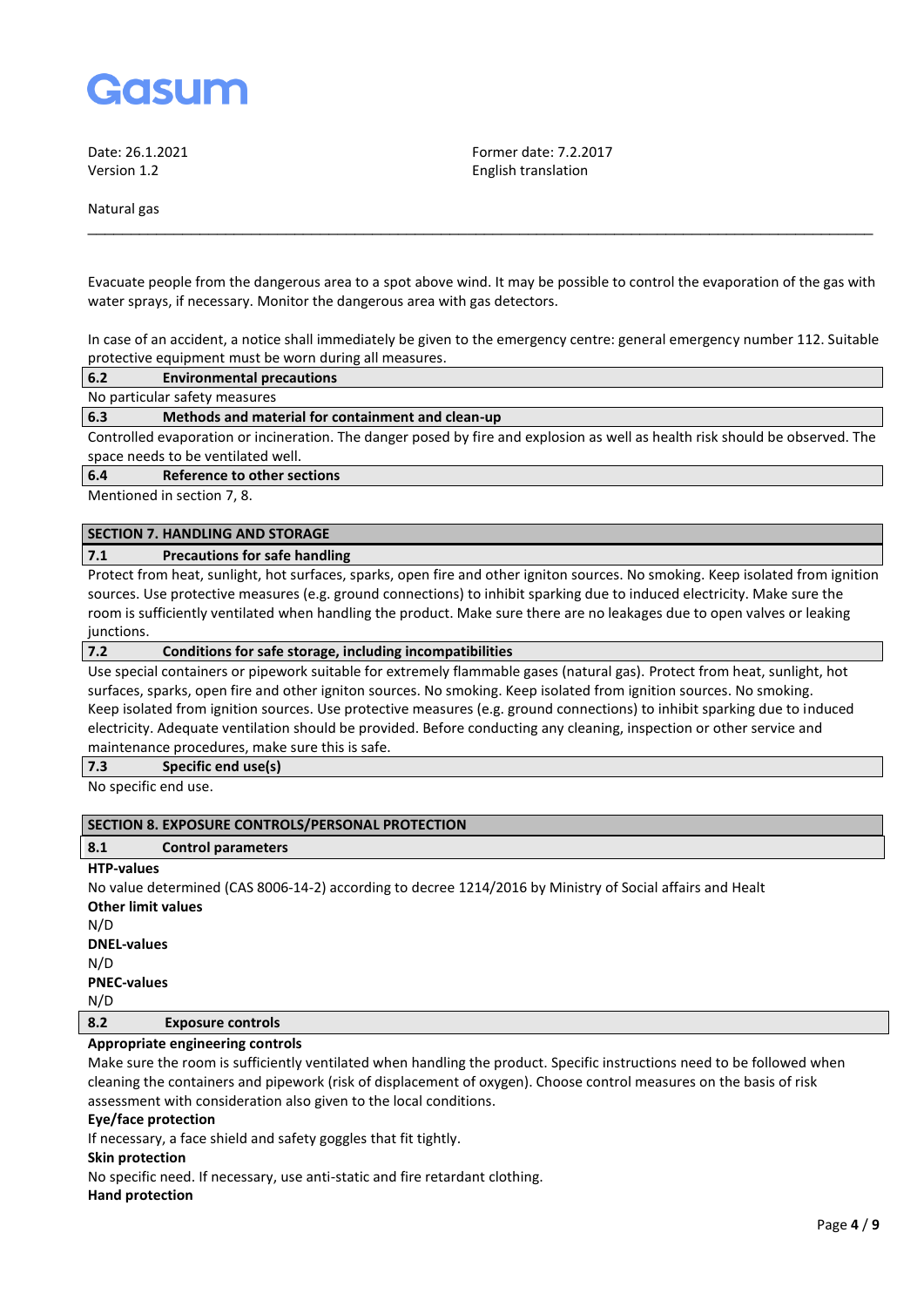

Date: 26.1.2021 **Former date: 7.2.2017** Former date: 7.2.2017 English translation

Natural gas

| Use cold-resistant gloves when handling a liquefied product. |                                                     |
|--------------------------------------------------------------|-----------------------------------------------------|
| <b>Respiratory protection</b>                                |                                                     |
| Use pressure pneumatic appliance                             |                                                     |
| <b>Thermal dangers</b>                                       |                                                     |
| Use cold-resistant gloves when handling a liquefied product. |                                                     |
| <b>Environmental exposure controls</b>                       |                                                     |
| No specific need.                                            |                                                     |
| SECTION 9. PHYSICAL AND CHEMICAL PROPERTIES                  |                                                     |
| 9.1. Information on basic physical and chemical properties   |                                                     |
| Appearance                                                   | Colourless gas                                      |
| Odour                                                        | Weak hydrocarbon odour                              |
| <b>Odour threshold</b>                                       | N/D                                                 |
| pH                                                           | N/D                                                 |
| Melting point / freezing point                               | - 182 °C (methane) (Melting point)                  |
| Initial boiling point and boiling range                      | - 162 °C (methane)                                  |
| <b>Flash point</b>                                           | - 188 °C (methane)                                  |
| <b>Evaporation rate</b>                                      | N/D                                                 |
| Flammability (solid, gas)                                    | N/D                                                 |
| Lower and upper explosive limit                              | Lower: 5 til-% (flammability limit)                 |
|                                                              | Upper: 15 til-% (flammability limit)                |
| Vapour pressure                                              | c. 150 kPa (20 °C) (water = 2,3 kPa)                |
| <b>Vapour density</b>                                        | N/D                                                 |
| <b>Relative density</b>                                      | $0,56$ (air = 1)                                    |
| Solubility(ies)                                              | Water solubility: poorly soluble (24 mg/l, methane) |
|                                                              | Liposolubility (oil solvent, individualized): N/A   |
| Partition coefficient: n-octanol/water                       | N/D                                                 |
| <b>Auto-ignition temperature</b>                             | 537 °C (methane)                                    |
| <b>Decomposition temperature</b>                             | N/D                                                 |
| <b>Viscosity</b>                                             | N/D                                                 |
| <b>Explosive properties</b>                                  | Methane together with air forms a                   |
|                                                              | flammable/explosive mixture of air and gas. May     |
|                                                              | explode if heated.                                  |
| <b>Oxidising properties</b>                                  | N/D                                                 |
| $0.2$ Other information                                      |                                                     |

\_\_\_\_\_\_\_\_\_\_\_\_\_\_\_\_\_\_\_\_\_\_\_\_\_\_\_\_\_\_\_\_\_\_\_\_\_\_\_\_\_\_\_\_\_\_\_\_\_\_\_\_\_\_\_\_\_\_\_\_\_\_\_\_\_\_\_\_\_\_\_\_\_\_\_\_\_\_\_\_\_\_\_\_\_\_\_\_\_\_\_

**9.2 Other information** Density of gas = 0,73 kg/m3

Density of liquid at boiling temperature:: 0,42 kg/l (methane) Henry's law constant = 0,6 atm·m3/mol 1 ppm = 0,67 mg/m3 (methane), 1 mg/m3 = 1,50 ppm (methane).

|                                                                                                                       | <b>SECTION 10. STABILITY AND REACTIVITY</b>                                |  |  |
|-----------------------------------------------------------------------------------------------------------------------|----------------------------------------------------------------------------|--|--|
| 10.1                                                                                                                  | Reactivity                                                                 |  |  |
| Not self-reactive.                                                                                                    |                                                                            |  |  |
| 10.2                                                                                                                  | <b>Chemical stability</b>                                                  |  |  |
|                                                                                                                       | Stable under normal conditions                                             |  |  |
| 10.3                                                                                                                  | <b>Possibility of hazardous reactions</b>                                  |  |  |
|                                                                                                                       | No hazardous reactions                                                     |  |  |
| 10.4                                                                                                                  | <b>Conditions to avoid</b>                                                 |  |  |
| Danger of ignition; avoid heat, sparks, sunlight and ignition sources. May form flammable mixtures together with air. |                                                                            |  |  |
| 10.5                                                                                                                  | <b>Incompatible materials</b>                                              |  |  |
|                                                                                                                       | Water (may form solid hydrates under high pressure and at low temperature) |  |  |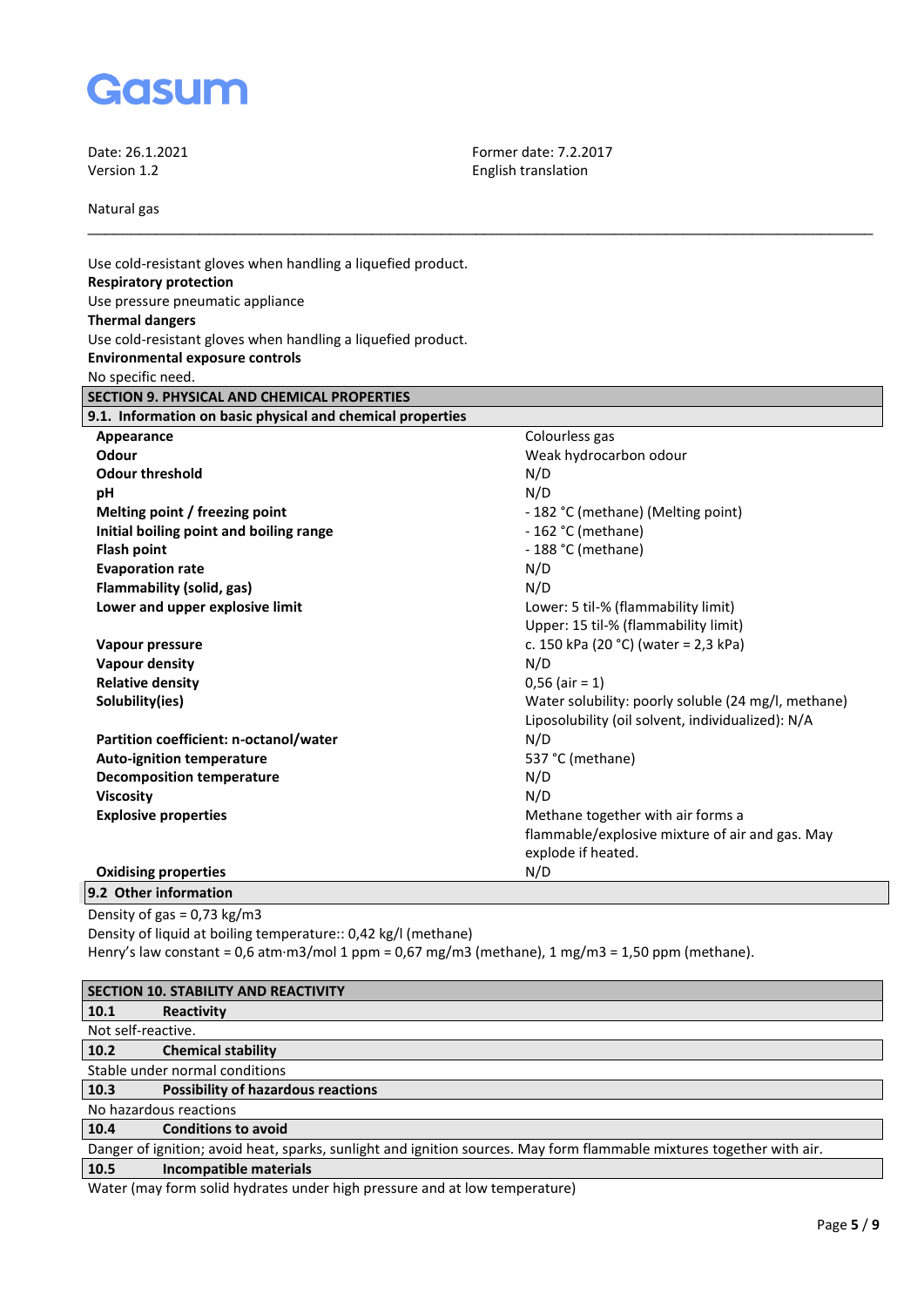

Date: 26.1.2021 **Former date: 7.2.2017**<br>Version 1.2 **Former date: 7.2.2017** 

Natural gas

# **10.6 Hazardous decomposition products**

Carbon monoxide

| SECTION 11. TOXICOLOGICAL INFORMATION |                                                                                                             |  |
|---------------------------------------|-------------------------------------------------------------------------------------------------------------|--|
| 11.1                                  | Information on toxicological effects                                                                        |  |
|                                       | <b>Acute toxicity</b>                                                                                       |  |
|                                       | N/D                                                                                                         |  |
|                                       | Skin corrosion/irritation                                                                                   |  |
|                                       | The gas does not irritate skin.                                                                             |  |
|                                       | Serious eye damage/irritation                                                                               |  |
|                                       | The gas does not irritate eyes.                                                                             |  |
|                                       | Airways or skin sensitation                                                                                 |  |
|                                       | The gas does not irritate airways or skin.                                                                  |  |
|                                       | <b>Germ cell mutagenicity</b>                                                                               |  |
|                                       | N/D                                                                                                         |  |
|                                       | Carcinogenicity                                                                                             |  |
|                                       | N/D                                                                                                         |  |
|                                       | <b>Reproductive toxicity</b>                                                                                |  |
|                                       | N/D                                                                                                         |  |
|                                       | Specific target organ toxicity (STOT- single or repeated exposure)                                          |  |
|                                       | Large amounts of steam may cause unconsciousness. When the liquid evaporates quickly, it can cause freezing |  |
|                                       | injuries. Product ingredients may be absorbed in the body when aspirated.                                   |  |
|                                       | <b>Aspiration hazard</b>                                                                                    |  |
|                                       | N/D                                                                                                         |  |
|                                       | <b>Other information</b>                                                                                    |  |
|                                       | No other information concerning toxicity.                                                                   |  |
|                                       |                                                                                                             |  |

English translation

\_\_\_\_\_\_\_\_\_\_\_\_\_\_\_\_\_\_\_\_\_\_\_\_\_\_\_\_\_\_\_\_\_\_\_\_\_\_\_\_\_\_\_\_\_\_\_\_\_\_\_\_\_\_\_\_\_\_\_\_\_\_\_\_\_\_\_\_\_\_\_\_\_\_\_\_\_\_\_\_\_\_\_\_\_\_\_\_\_\_\_

|                                                                                               | <b>SECTION 12. ECOLOGICAL INFORMATION</b>                                                          |  |
|-----------------------------------------------------------------------------------------------|----------------------------------------------------------------------------------------------------|--|
| 12.1                                                                                          | <b>Toxicity</b>                                                                                    |  |
|                                                                                               | Aquatic toxicity: Gaseous substance which dissolves sparsely to water.                             |  |
|                                                                                               | Toxicity to other organisms: N/D                                                                   |  |
| 12.2                                                                                          | Persistence and degradability                                                                      |  |
|                                                                                               | Extremely slow degradability by atmospheric chemistry (estimated half-life of methane is 220 days) |  |
| 12.3                                                                                          | <b>Bioaccumulative potential</b>                                                                   |  |
| N/D                                                                                           |                                                                                                    |  |
| 12.4                                                                                          | <b>Mobility in soil</b>                                                                            |  |
| Liquefied product evaporates quickly into the air, where its degradability is extremely slow. |                                                                                                    |  |
| 12.5                                                                                          | <b>Results of PBT and vPvB assessment</b>                                                          |  |
| N/D                                                                                           |                                                                                                    |  |
| 12.6                                                                                          | <b>Other adverse effects</b>                                                                       |  |
| N/D                                                                                           |                                                                                                    |  |
|                                                                                               |                                                                                                    |  |

|      | <b>SECTION 13. DISPOSAL CONSIDERATIONS</b> |
|------|--------------------------------------------|
| 13.1 | Waste treatment methods                    |
|      |                                            |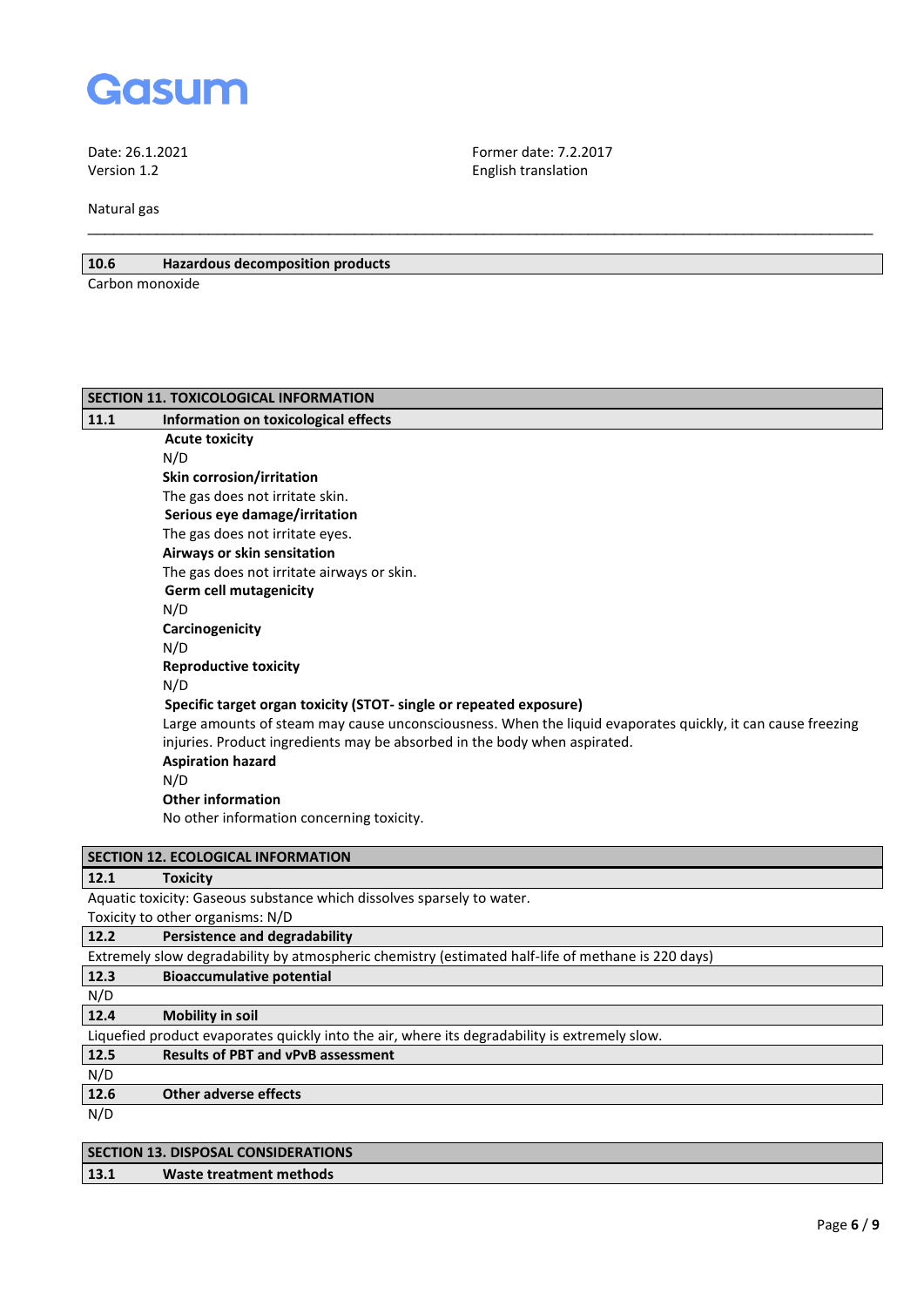

Natural gas

Date: 26.1.2021 **Former date: 7.2.2017** Former date: 7.2.2017 English translation

Incineration requires special treatment in accordance with the local regulations, due to the high pressure of the compressed gas.

\_\_\_\_\_\_\_\_\_\_\_\_\_\_\_\_\_\_\_\_\_\_\_\_\_\_\_\_\_\_\_\_\_\_\_\_\_\_\_\_\_\_\_\_\_\_\_\_\_\_\_\_\_\_\_\_\_\_\_\_\_\_\_\_\_\_\_\_\_\_\_\_\_\_\_\_\_\_\_\_\_\_\_\_\_\_\_\_\_\_\_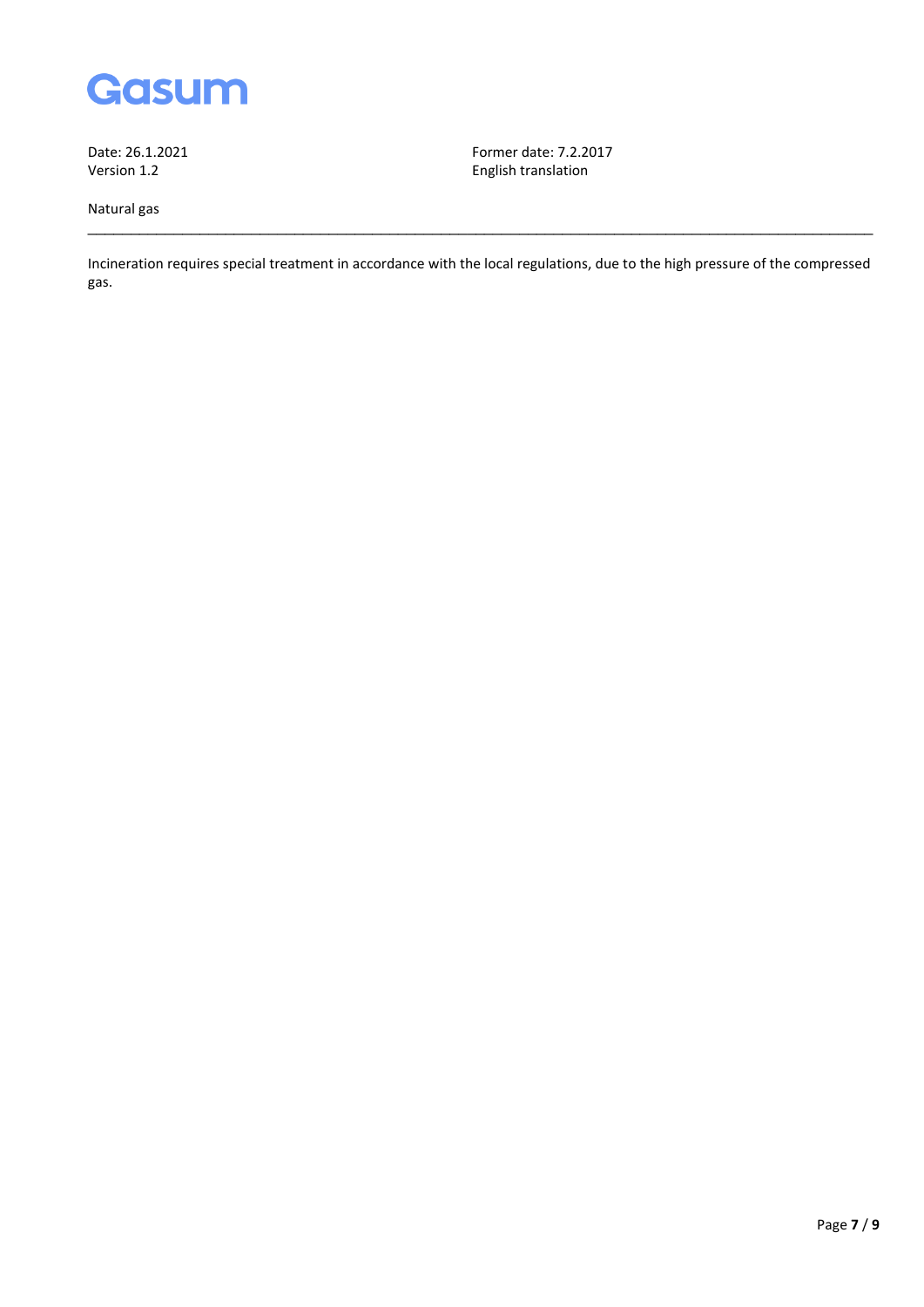

Date: 26.1.2021 Former date: 7.2.2017 Version 1.2 English translation

Natural gas

| <b>SECTION 14. TRANSPORT INFORMATION</b> |                                                                          |  |
|------------------------------------------|--------------------------------------------------------------------------|--|
| 14.1                                     | <b>UN number</b>                                                         |  |
| <b>UN 1971</b>                           |                                                                          |  |
| 14.2                                     | UN proper shipping name                                                  |  |
|                                          | UN 1971 NATURAL GAS, COMPRESSED, with high methane content               |  |
| 14.3                                     | <b>Transport hazard class</b>                                            |  |
| <b>Land transports</b>                   |                                                                          |  |
| Transport class: 2                       |                                                                          |  |
|                                          | Danger identification number: 23                                         |  |
|                                          | ADR/RID hazardous material label 2.1                                     |  |
| Sea transport                            |                                                                          |  |
| IMDG class: 2.1                          |                                                                          |  |
| Air transport                            |                                                                          |  |
| Not transported by air                   |                                                                          |  |
| 14.4                                     | Packing group                                                            |  |
|                                          | 2.1 F P200 package, packaging group number 1F                            |  |
| 14.5                                     | <b>Environmental hazards</b>                                             |  |
| No specific environmental hazards        |                                                                          |  |
| 14.6                                     | Special precautions for user                                             |  |
| Mentioned in section $7 - 8$             |                                                                          |  |
| 14.7                                     | Transport in bulk according to Annex II of MARPOL 73/78 and the IBC Code |  |
| No specific statements.                  |                                                                          |  |
|                                          |                                                                          |  |

\_\_\_\_\_\_\_\_\_\_\_\_\_\_\_\_\_\_\_\_\_\_\_\_\_\_\_\_\_\_\_\_\_\_\_\_\_\_\_\_\_\_\_\_\_\_\_\_\_\_\_\_\_\_\_\_\_\_\_\_\_\_\_\_\_\_\_\_\_\_\_\_\_\_\_\_\_\_\_\_\_\_\_\_\_\_\_\_\_\_\_

## **SECTION 15. REGULATORY INFORMATION**

## **15.1 Safety, health and environmental regulations/legislation specific for the substance or mixture**

Exhaustive legislation for natural gas pipework and gas appliances has been drawn up in Finland. The most central of all regulations is the government decree on the safe handling of natural gas (551/2009), which is based on the Act on Safe Handling and Storage of Dangerous Chemicals and Explosives (390/2005).

Council Directive 89/391/EEC on the introduction of measures to encourage improvements in the safety and health of workers at work Directive 89/686/EEC on personal protective equipment Directive 94/9/EC on equipment and protective systems intended for use in potentially explosive atmospheres (ATEX) Only products that comply with the food regulations (EC) No. 1333/2008 and (EU) No. 231/2012 and are labelled as such may be used as food additives. This Safety Data Sheet has been produced to comply with Regulation (EU) 2015/830.

Seveso III-directive (2012/18/EU) applies to natural gas.

### **15.2 Chemical Safety Assessment**

A chemical safety assessment has not been performed.

# **SECTION 16. OTHER INFORMATION**

# **Indication of changes**

Removed 67/548/ETY classifications, new form overlay and revised the hazard statements.

#### **Explanations of abbreviations**

| DNFI       | The derived no-effect level  |
|------------|------------------------------|
| <b>HTP</b> | Harmful known concentrations |